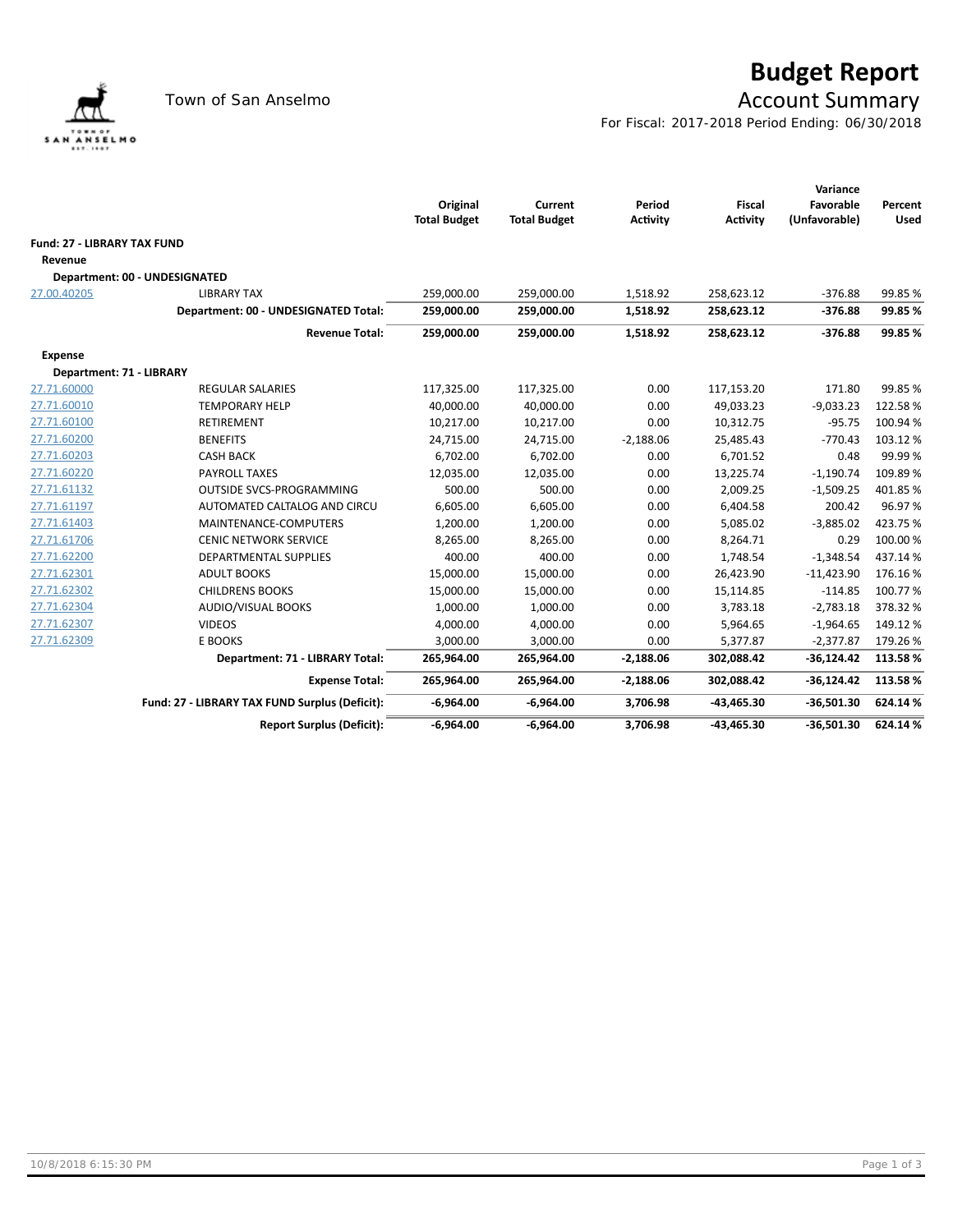## **Group Summary**

|                                    |                                                | Original            | Current             | Period      | <b>Fiscal</b>   | Variance<br>Favorable | Percent     |
|------------------------------------|------------------------------------------------|---------------------|---------------------|-------------|-----------------|-----------------------|-------------|
| Department                         |                                                | <b>Total Budget</b> | <b>Total Budget</b> | Activity    | <b>Activity</b> | (Unfavorable)         | <b>Used</b> |
|                                    |                                                |                     |                     |             |                 |                       |             |
| <b>Fund: 27 - LIBRARY TAX FUND</b> |                                                |                     |                     |             |                 |                       |             |
| Revenue                            |                                                |                     |                     |             |                 |                       |             |
| 00 - UNDESIGNATED                  |                                                | 259.000.00          | 259.000.00          | 1,518.92    | 258.623.12      | $-376.88$             | 99.85 %     |
|                                    | <b>Revenue Total:</b>                          | 259.000.00          | 259.000.00          | 1,518.92    | 258,623.12      | $-376.88$             | 99.85 %     |
| <b>Expense</b>                     |                                                |                     |                     |             |                 |                       |             |
| 71 - LIBRARY                       |                                                | 265.964.00          | 265.964.00          | $-2.188.06$ | 302.088.42      | $-36.124.42$          | 113.58%     |
|                                    | <b>Expense Total:</b>                          | 265.964.00          | 265,964.00          | $-2,188.06$ | 302,088.42      | $-36.124.42$          | 113.58%     |
|                                    | Fund: 27 - LIBRARY TAX FUND Surplus (Deficit): | $-6,964.00$         | $-6.964.00$         | 3.706.98    | -43.465.30      | $-36.501.30$          | 624.14 %    |
|                                    | <b>Report Surplus (Deficit):</b>               | $-6.964.00$         | $-6.964.00$         | 3.706.98    | 43.465.30       | $-36,501.30$          | 624.14 %    |